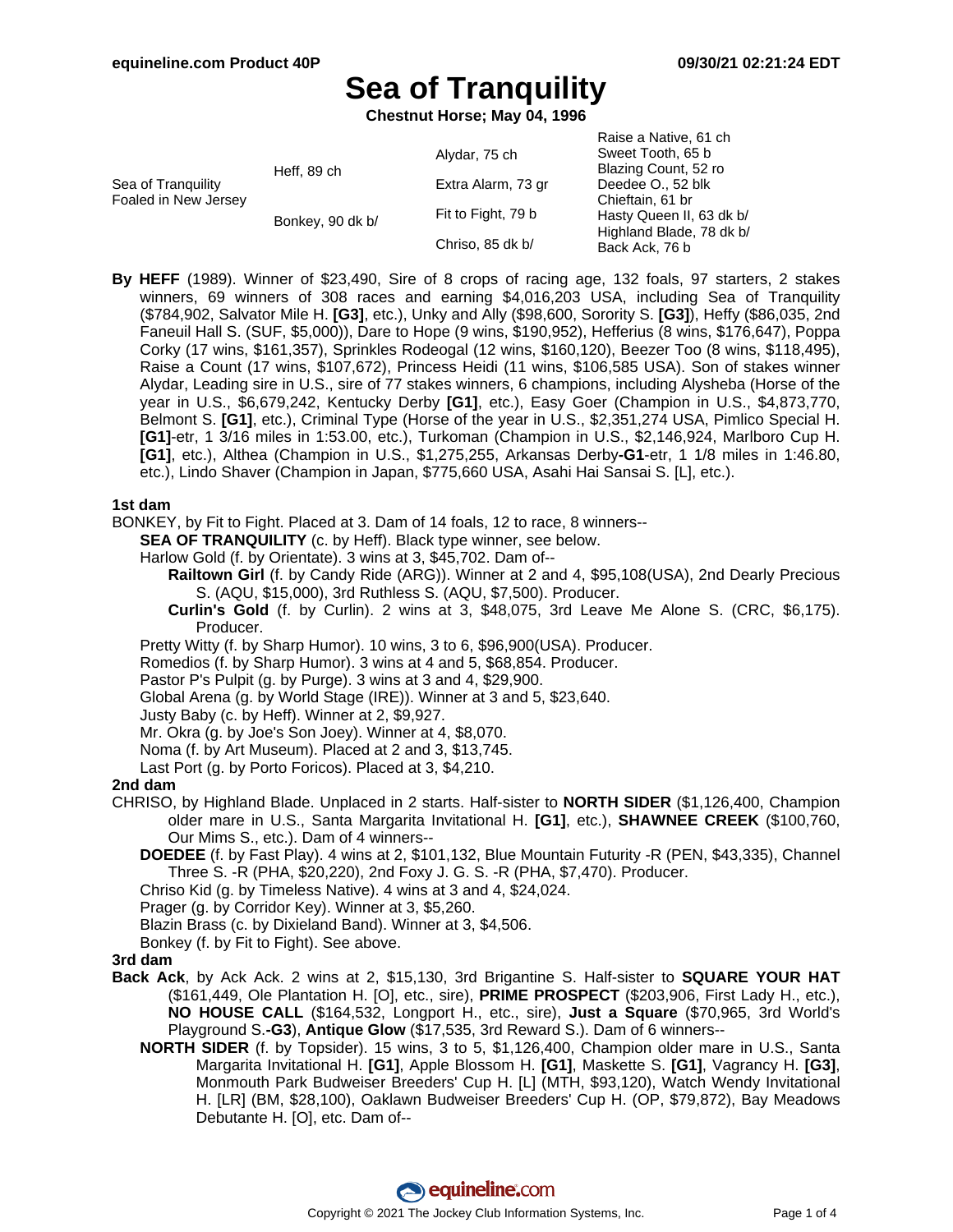### **Sea of Tranquility**

**Chestnut Horse; May 04, 1996**

**Western Side** (f. by Gone West). 2 wins at 3, \$72,910, 3rd San Felipe S. (HOU, \$2,750). Producer.

Ruby My Dear (f. by Gone West). 2 wins at 3 in JPN, \$146,875 (USA). Dam of--

- **=Admire Carib (JPN)** (c. by =Sakura Bakushin O (JPN)). 3 wins, 2 to 4 in JPN, \$700,228 (USA), 3rd Hakodate Nisai S. [LR].
- Corpus Christi (f. by Alydar). Winner at 3, \$40,185. Dam of--
- Unbridled Christi (f. by Unbridled). Unraced. Dam of--
	- **MI JESUSE** (g. by Judge T C). 19 wins, 2 to 7, \$285,187, Clasico Jose Celso Barbosa [L], 2nd Clasico Dia de los Padres [L], Clasico Campeon Importado [L], Clasico Juan Ponce de Leon [L], 3rd Clasico Carlos Romero Barcelo [L].
	- **Christi's Pride** (f. by Proud and True). 31 wins, 2 to 9, \$261,193, 2nd Clasico Carlos Romero Barcelo [L], 3rd Clasico Ano Nuevo [L].
- Cape North (f. by Capote). Placed at 4, \$10,955. Dam of--
	- **FUFTY TOO** (g. by Speightstown). 7 wins, 3 to 8, \$210,627, Dean Kutz S. (CBY, \$30,000), 3rd Northern Spur S. [L] (OP, \$7,500), Forward Pass S. (AP, \$5,874).
		- **SPIRITED AWAY** (f. by Awesome Again). 4 wins in 8 starts at 3 and 4, \$133,683, Truly Bound H. (FG, \$36,000). Dam of--
			- **PROSPECTIVE** (c. by Malibu Moon). 7 wins at 2 and 3, \$719,130(USA), Tampa Bay Derby **[G2]** (TAM, \$210,000), Grey S. **[G3]** (WO, \$120,000(CAN)), Ohio Derby **[G3]** (TDN, \$65,000), Victoria Park S. [L] (WO, \$94,500(CAN)), Delta Mile S. [L] (DED, \$90,000), etc. Sire.
			- **JOSIE** (f. by Race Day). 4 wins at 2 and 4, 2021, \$277,939, Iowa Distaff S. (PRM, \$60,000), 3rd Twixt S. (LRL, \$10,000).
		- Hottentot (f. by Mr. Greeley). 4 wins, 3 to 5, \$142,570. Dam of--

**Hot Danger** (f. by Forest Danger). Winner at 3, \$66,900, 2nd Proud Puppy S. -R (AQU, \$12,000), 3rd Bouwerie S. -R (BEL, \$10,000), Wandering Cloud S. -R (BEL, \$6,000). Michael's Heather (f. by Mr. Prospector). Placed at 3, \$3,536. Dam of--

- **=Southern Beauty (JPN)** (f. by Kurofune). 4 wins, 2 to 6 in JPN, \$569,886 (USA), 3rd Fairy
	- S. [LR]. Producer.
- Kydall (f. by Mr. Prospector). Unraced. Dam of--
	- Vertical Ascent (f. by Lear Fan). Unplaced. Dam of--
		- **SHEER BEAUTY** (f. by Mizzen Mast). 5 wins, 2 to 4, \$212,311, Green Oaks [L] (DED, \$45,000), Caressing H. (CD, \$37,220), Irving Distaff S. (LS, \$30,000), 3rd Fair Grounds Oaks **[G2]** (FG, \$21,000), Ouija Board Distaff S. **[G3]** (LS, \$20,000), etc.
- **SHAWNEE CREEK** (f. by Mr. Prospector). 4 wins at 3 and 4, \$100,760, Our Mims S., 2nd Liberation H. Dam of--
	- **STORM CREEK** (c. by Storm Cat). 4 wins at 2 and 3, \$183,887, Sheridan S. **[G3]**, 2nd Promised City S. (OP, \$8,000), 3rd Derby Trial S. **[G3]**, Hawthorne Juvenile S. [L] (HAW, \$11,000), Great West S. [L] (RP, \$11,000). Sire.
	- **ROSE VIOLET** (f. by Alleged). Winner at 2 and 3 in ITY, \$121,964 (USA), Premio Minerva [L], 2nd Oaks d'Italia **[G1]**, Premio Archidamia [L]. Dam of--
		- =Mary Rose (ITY) (f. by Royal Academy). 6 wins at 3 and 4 in ITY, \$42,601 (USA). Dam of--
			- **=WILD WOLF (IRE)** (g. by =Rail Link (GB)). 7 wins at 3 and 6 in ITY, \$325,800 (USA), Gran Premio d'Italia [L], 2nd Gran Premio di Milano **[G1]**, Derby Italiano Better **[G2]**, 3rd Premio Federico Tesio **[G2]**, Premio Carlo d'Alessio **[G3]**.
			- **=Mary Pekan (IRE)** (f. by Sri Pekan). 6 wins, 2 to 4 in ITY, \$112,750 (USA), 3rd Premio Carlo Chiesa **[G3]**.
		- =Rachelle (IRE) (f. by \$Mark of Esteem (IRE)). Winner at 3 in ITY, \$10,452 (USA). Dam of--
			- **=AMADEUS WOLF (GB)** (c. by \$Mozart (IRE)). 4 wins at 2 and 4 in ENG, placed in 2 starts at 3 in FR , \$718,985 (USA), Shadwell Stud Middle Park S. **[G1]**, Scottish Equitable Gimcrack S. **[G2]**, Duke of York Hearthstead Homes S. **[G2]**, 2nd VC Bet Nunthorpe S. **[G1]**, 3rd Betfred Sprint Cup **[G1]**, etc. Sire.
			- **=ROULEAU (GB)** (c. by =Exceed And Excel (AUS)). 3 wins at 2 in ENG, placed in 2 starts at 3 in UAE, \$113,256 (USA), Toteexacta Sirenia S. **[G3]**, 2nd Julia Graves Roses S. [L], 3rd Fairmont Molecomb S. **[G3]**.
			- **=Aurum (IRE)** (c. by =Exceed And Excel (AUS)). Winner at 3 in ENG, \$29,363 (USA), 2nd Investec Surrey S. [L], 3rd Betway King Charles II S. [L].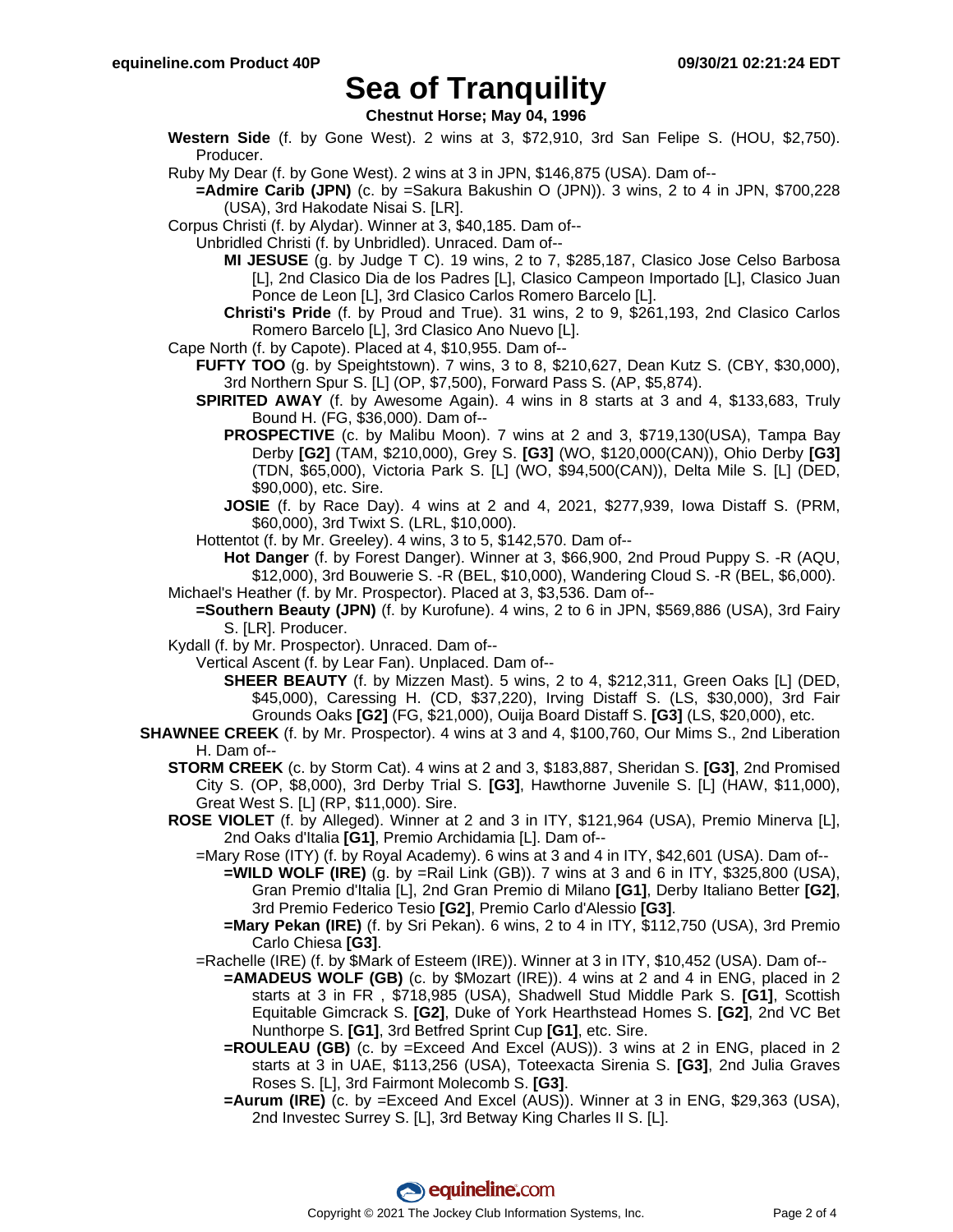## **Sea of Tranquility**

**Chestnut Horse; May 04, 1996**

- **RAFT TRIP** (c. by Assert (IRE)). 3 wins at 3 and 4 in NA and MAL, placed at 4 in SIN, \$99,488 (USA), Yang di Pertua Negeri Gold Cup [L], 3rd Coronation Cup [L].
- Pemaquid (f. by Deputy Minister). 2 wins at 3, \$69,970. Dam of--
	- **FIRCROFT** (f. by A.P. Indy). 3 wins at 2 and 4, \$318,963, Miss Grillo S. [L] (AQU, \$50,400), 2nd Coaching Club American Oaks **[G1]** (BEL, \$100,000), Black-Eyed Susan S. **[G2]** (PIM, \$40,000), 3rd Matron S. **[G1]** (BEL, \$22,000). Producer.
	- **=PER-PIACERE (BRZ)** (f. by =Plenty of Kicks (BRZ)). 5 wins at 3 and 4 in BRZ, \$80,882 (USA), Grande Premio Roger Guedon **[G3]**, Octavio Dupont [L], Marcos Ribas de Faria [L], 2nd Grande Premio Roberto e Nelson Grimaldi Seabra **[G1]**, Grande Premio Henrique Possolo **[G1]**, etc.
	- =Helidaddy (BRZ) (f. by Langfuhr). Winner in 2 starts at 2 in BRZ, \$4,214 (USA). Dam of--
		- **=Happy-Rich (BRZ)** (c. by =Plenty of Kicks (BRZ)). 3 wins at 3 and 4, placed at 5, 2021 in BRZ, 2nd ABCPCC - Taca Stud Book Brasileiro **[G3]**.
- Checkered Flag (f. by A.P. Indy). Unraced. Dam of--
	- **ZANJERO** (c. by Cherokee Run). 6 wins, 2 to 4, \$1,620,786, Indiana Derby **[G2]** (HOO, \$294,360), Kentucky Cup Classic S. **[G2]** (TP, \$220,260), West Virginia Derby **[G3]** (MNR, \$450,000), West Virginia Governor's S. [L] (MNR, \$76,250), 2nd Remsen S. **[G2]** (AQU, \$40,000), etc. Sire.
	- **VICTORY LAP** (f. by Touch Gold). 6 wins at 3 and 4, \$265,311, Lone Star Oaks [L] (LS, \$60,000), Ellis Park Breeders' Cup Turf S. [L] (ELP, \$60,000), Chapel Belle S. (LAD, \$30,000), 3rd Lake Placid S. **[G2]** (SAR, \$15,000), Valley View S. **[G3]** (KEE, \$12,500), etc. Producer.
	- **Acacia** (f. by Cherokee Run). Winner at 3 and 4, \$131,900, 3rd Fair Grounds Oaks **[G2]** (FG, \$40,000). Producer.
- Laun Shaw (f. by Relaunch). Unraced. Dam of--
	- **STORM IN MAY** (c. by Tiger Ridge). 4 wins at 2 and 3, \$511,282, Sunshine Millions Dash S. -R (GP, \$137,500), 2nd Arkansas Derby **[G2]** (OP, \$200,000), Jack Dudley Sprint H. -R (CRC, \$30,000), 3rd Palm Beach S. **[G3]** (GP, \$16,500), Tropical Park Derby **[G3]** (CRC, \$11,000), etc.
		- =Sopran Lawka (ITY) (f. by Catrail). Winner at 3 in ITY, \$13,394 (USA). Dam of--
			- **=SALAR VIOLET (IRE)** (f. by Orpen). 4 wins at 2 and 3 in ITY, \$101,936 (USA), Premio Eupili [L].
		- Stellar Cloud (f. by Cloud Hopping). 4 wins at 2 and 3, \$60,236. Dam of--
			- **Rocky Tough** (g. by Paddy O'Prado). 7 wins, 3 to 6, \$368,801, 3rd Bull Dog H. (FNO, \$6,000).
- New Dimension (f. by Rahy). Unraced. Dam of--
	- Floating Agenda (f. by Twilight Agenda). Winner at 2 in IRE, \$7,086 (USA). Dam of--
		- **=Tis Mighty (IRE)** (f. by Fruits of Love). Winner at 4 and 5 in IRE, placed in 1 start at 5 in ENG, \$187,520 (USA), 3rd Betdaq.co.uk Hyde S. [L].
- Skeeb (f. by Topsider). 2 wins at 2 in ENG, \$4,744 (USA). Dam of--
	- **INNISHOWEN** (c. by Arctic Tern). 3 wins at 2 and 7 in ENG and GER, placed at 2 in ITY, \$42,594 (USA), Stardom S. [L], 2nd Gran Criterium **[G1]**, Worthington Best Bitter Doncaster Mile [L].
	- **Skeeber** (g. by Jade Hunter). 14 wins, 3 to 7, \$97,464, 3rd Portland Meadows Mile H. (PM, \$4,837), Turf Distance Series Invitational S. -R (TUP, \$3,485).
	- Tikal (f. by Boston Harbor). Unraced. Dam of--
		- -Lashvi (MEX) (f. by Locochon (MEX)). 5 wins at 2 and 3 in MEX, \$92,249 (USA), Champion 2-year-old filly in Mexico, Champion 3-year-old filly in Mexico. Producer.
	- All in Line (f. by Pleasant Colony). Unraced. Dam of--
		- **ELECTO** (c. by Cat Thief). 8 wins at 2 and 3 in PAN, Clasico Cuerpo de Bomberos [LR], 2nd Clasico APPUCAPA [L], 3rd Clasico Francisco Arias Paredes y Alberto Arias Espinosa [L].
	- Years (f. by Secretariat). Unraced. Dam of--
		- **RUFFAROUNDTHEEDGES** (f. by The Deputy (IRE)). 7 wins, 2 to 4, \$192,156, Lakeway S. (RET, \$30,000), New Braunfels S. (RET, \$30,000), 2nd Dolly Jo S. (CRC, \$10,000), 3rd Hancock County H. [L] (MNR, \$7,500), Richland Hills Farm S. (LS, \$5,500).
		- **Mystery Years** (c. by Mystery Storm). 6 wins at 3 and 4, \$39,781, 3rd Ruidoso Thoroughbred Derby (RUI, \$2,740).